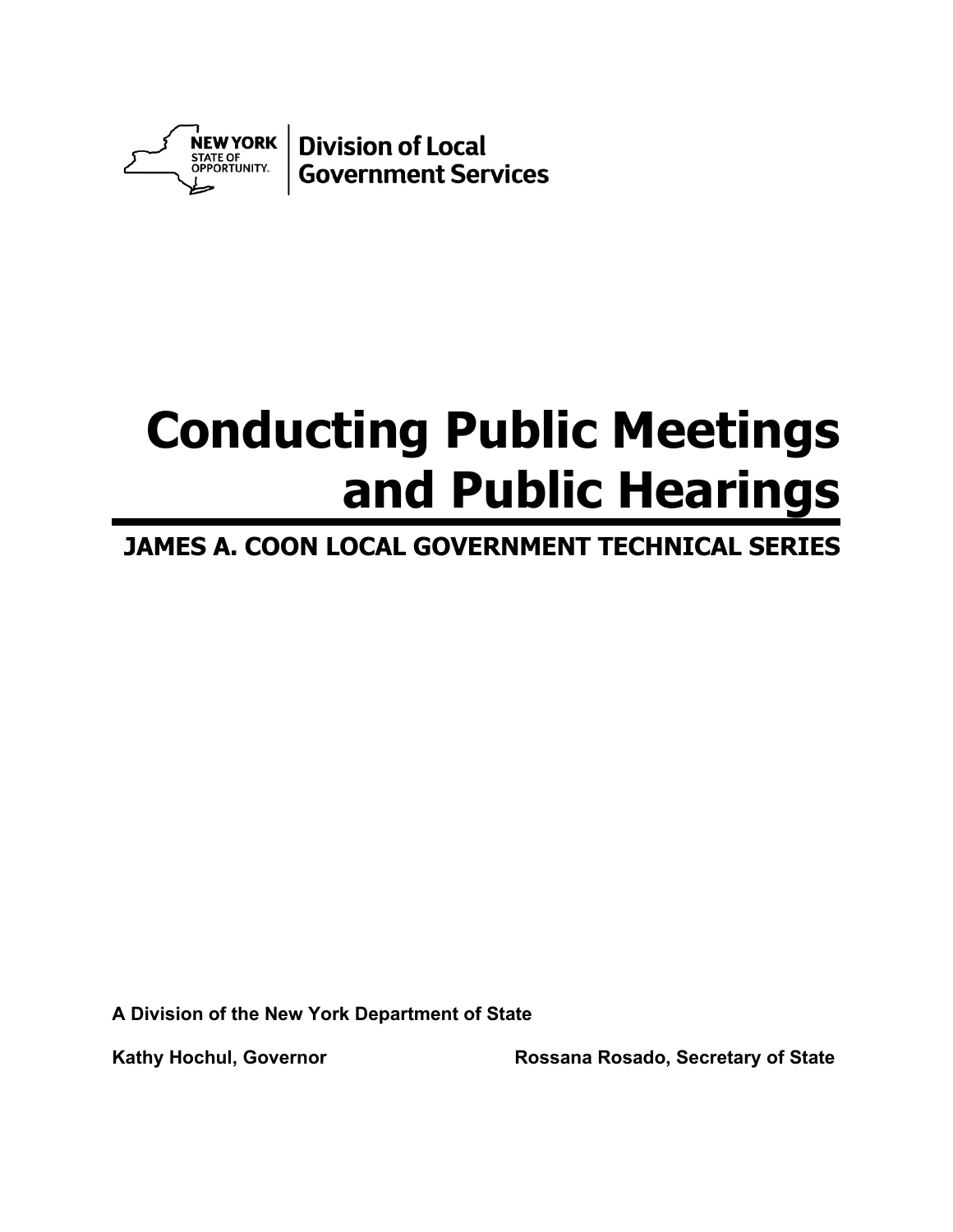#### NEW YORK STATE DEPARTMENT OF STATE 99 WASHINGTON AVENUE ALBANY, NY 12231-0001 http://www.dos.ny.gov

Revised 2021 Reprint Date: 2021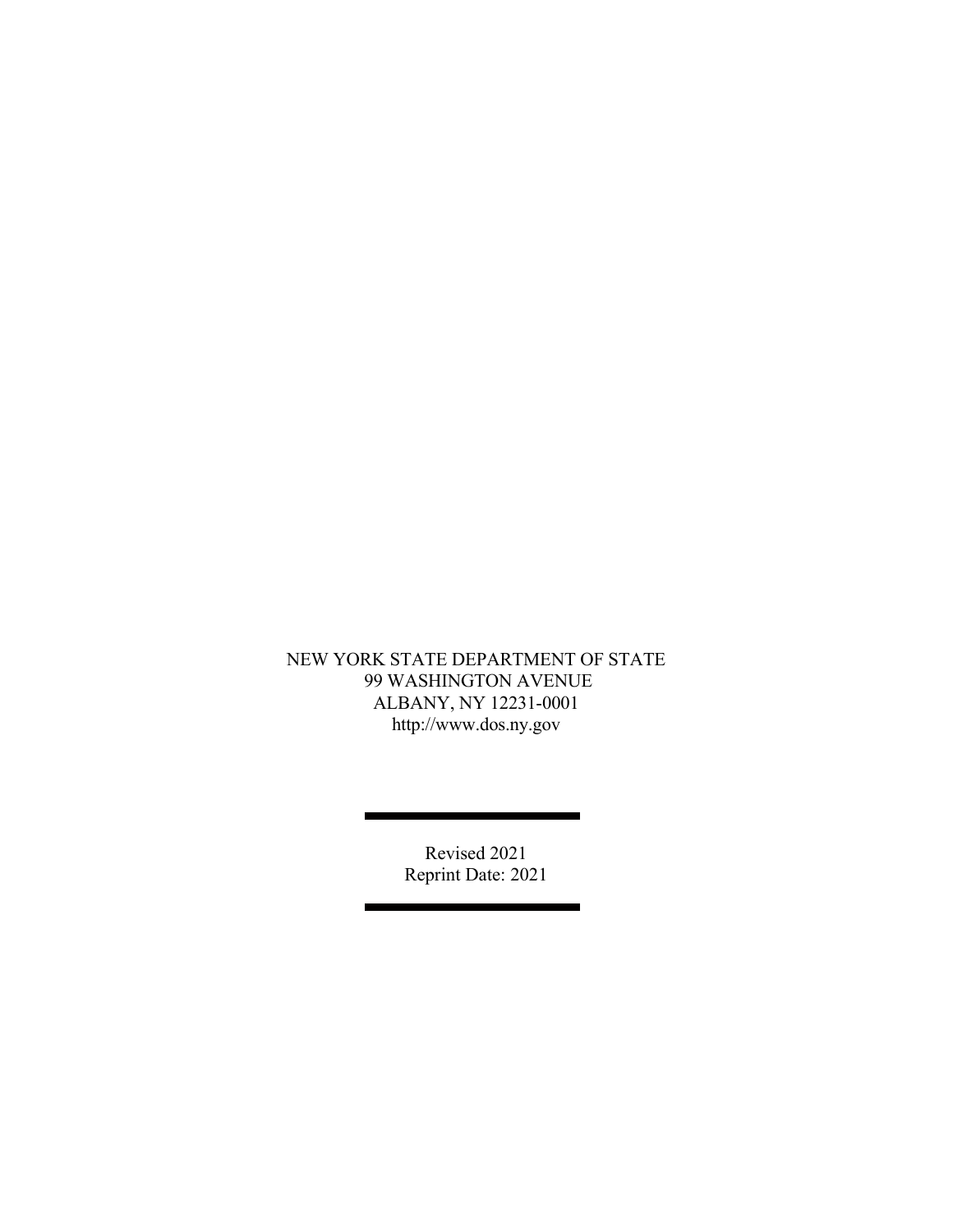*"Democracy, like a precious jewel, shines most brilliantly in the light of an open government."[1](#page-17-0)*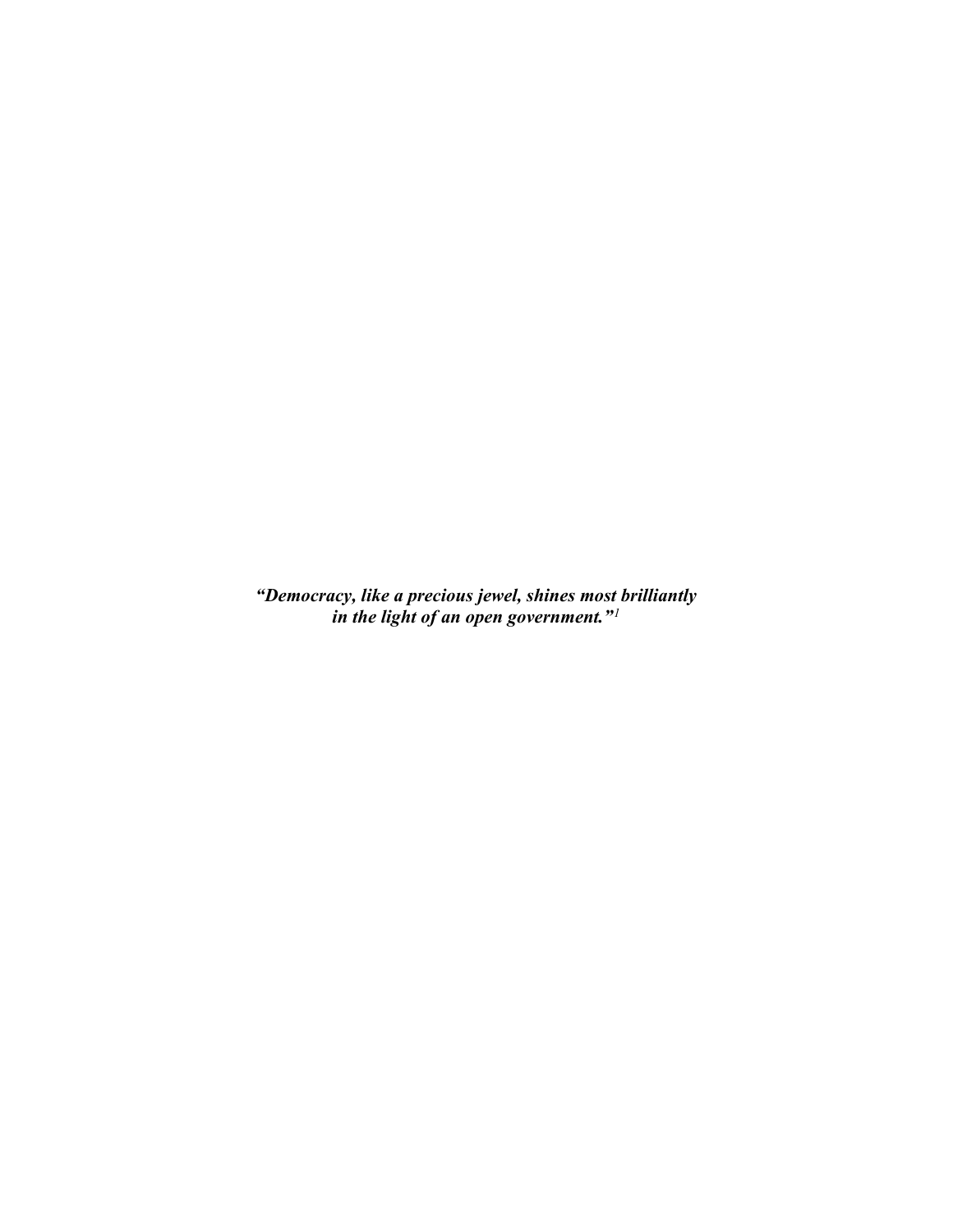## **Table of Contents**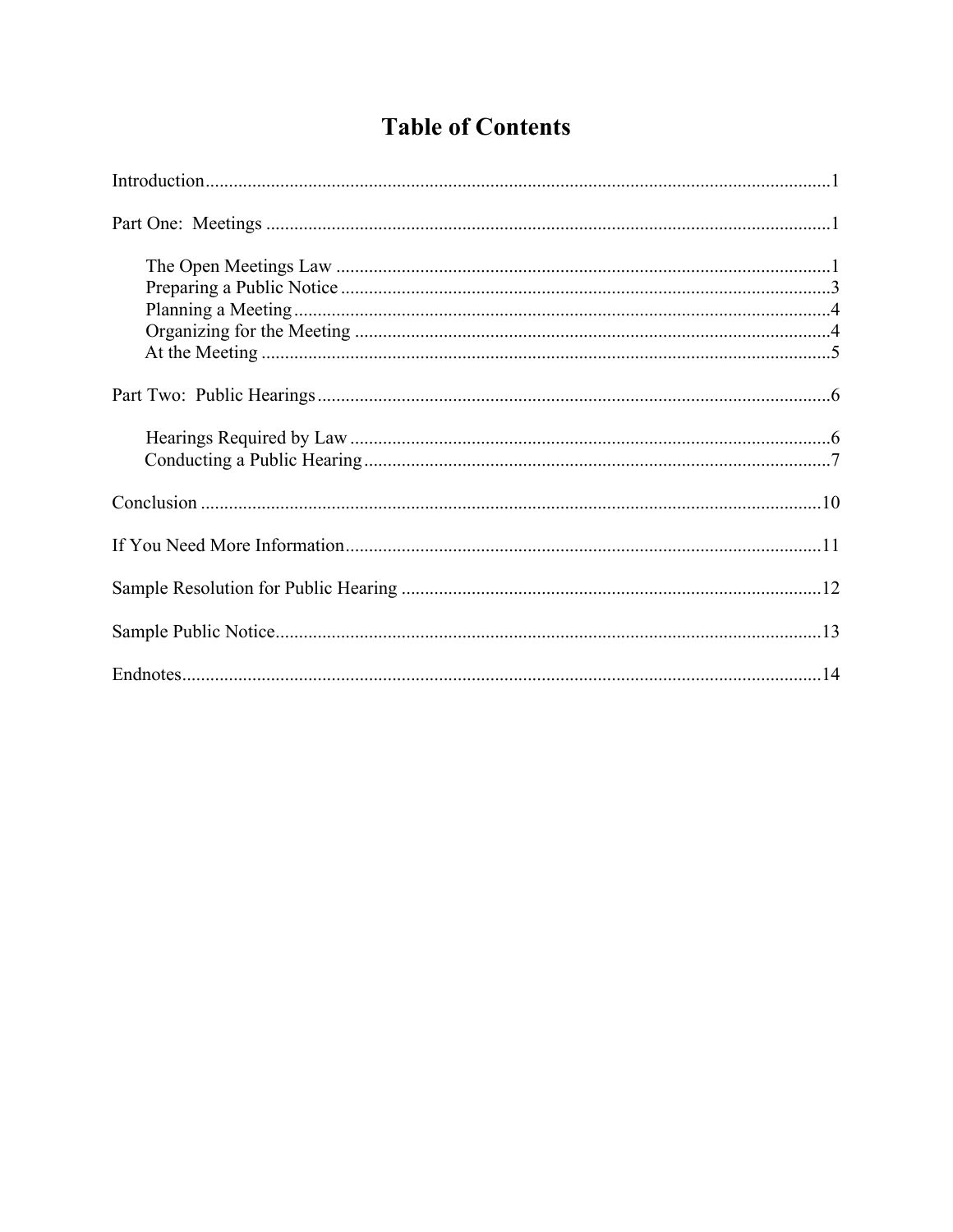## **INTRODUCTION**

Nearly all of a municipal board's work is performed in meetings or hearings that are open to the public. Such meetings are subject to several state and local procedural requirements, as well as the political climate of the locality. Taken together, these requirements can confuse, intimidate and stymie even the most experienced of boards. For this reason, it is the intent of this publication to educate and refresh municipal officials on several of the procedures governing public meetings and hearings. Only with a working knowledge of state procedural requirements will municipal officials be free to focus on the current issues and political needs of their communities.

The Division of Local Government Services wishes to express its gratitude to the New York State Committee on Open Government for their assistance in the preparation of this publication.

## **PART ONE: MEETINGS**

#### **THE OPEN MEETINGS LAW**

*It is essential to the maintenance of a democratic society that the public business be performed in an open and public manner and that the citizens of this state be fully aware of and able to observe the performance of public officials and attend and listen to the deliberations and decisions that go into the making of public policy. The people must be able to remain informed if they are to retain control over those who are their public servants. It is the only climate under which the commonweal will prosper and enable the governmental process to operate for the benefit of those who created it.[2](#page-17-1)*

This legislative declaration clearly sets forth the intent of the Open Meetings Law (OML) and the State's idealistic goals for local government. The Open Meetings Law was designed to facilitate public observance of the workings of government and to prevent the deliberate exclusion of the public from being able to observe the governmental process. To local governments, the OML requires that they examine their processes in order to determine whether the public is actually, or even perceptually, being unduly excluded.

**What is a Meeting?** — The Open Meetings Law defines a "meeting" as "the official convening of a public body for the purpose of conducting public business."<sup>[3](#page-17-2)</sup> A "public body" is "any entity, for which a quorum is required in order to conduct public business and which consists of two or more members, performing a governmental function for the state or for an agency or department thereof, or for a public corporation....or committee or subcommittee or other similar body of such public body."[4](#page-17-3) The following organizations, among others, are thus subject to the requirements of the OML: city councils, town boards, village boards of trustees, planning boards, zoning boards of appeals, volunteer fire companies, boards of fire commissioners, boards of trustees of volunteer fire companies, municipal water boards, school boards, as well as their committees and subcommittees. The comprehensive definitions of the OML essentially mean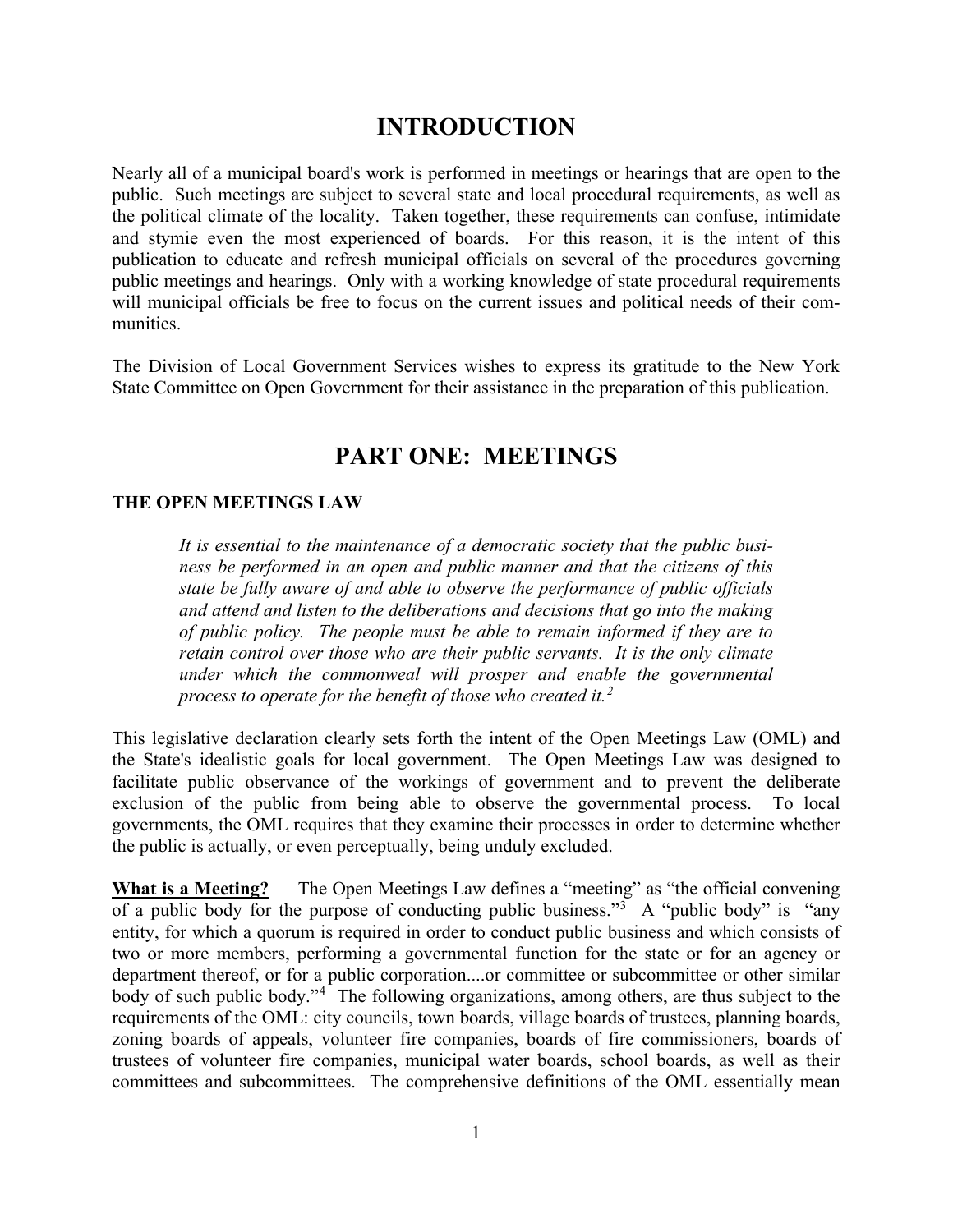that any group organized to perform a governmental function must make all of its meetings open to the public and must give proper notice of such meetings.

The statute defines a "meeting", not by the nomenclature attached to it, but by the facts: any time a public body gathers for the purpose of conducting public business (regardless of whether the body *intends* to take any action) the proceeding must be convened open to the public. Characterizing meetings as "work sessions", or using similar wording, does not relieve the body of the need to comply with the OML. On the other hand, the OML does not apply to social gatherings or chance meetings, even where some item of public business may be mentioned in passing. It also does not apply whenever less than a quorum of the members of a public body get together, since no substantive public business may be done under those circumstances.

**Who May Attend?** — The Open Meetings Law requires that meetings held by public bodies must be "open to the general public"<sup>[5](#page-17-4)</sup>, i.e., that the body must accord access (including media access) to every meeting. Where a public body uses videoconferencing to conduct a meeting, it must also provide for public access at any location from which any member of the body participates.<sup>[6](#page-17-5)</sup> It does not require the public body to offer the public an opportunity to be heard. The right to participate (that is, to speak) at a meeting may be limited to the members of the public body itself. A public body may, however, permit public participation and may provide rules for speakers to follow at meetings.<sup>[7](#page-17-6)</sup> Also included among the OML's requirements is that "all reasonable efforts" be made to ensure that the meeting venue is accessible to the physically handicapped.<sup>[8](#page-17-7)</sup>

**Executive Sessions** — An "executive session" is a portion of an open meeting during which the public may be excluded.<sup>[9](#page-17-8)</sup> The public body's authority to conduct an executive session is limited to those purposes enumerated in the Open Meetings Law.<sup>10</sup> In summary, a public body may only go into executive session if the matters to be discussed:

- will imperil public safety if disclosed;
- may disclose the identity of a law enforcement agent or informer;
- relate to a current or future investigation or prosecution of a criminal offense which would imperil effective law enforcement if disclosed;
- relate to proposed, pending, or current litigation;
- relate to public employee collective-bargaining negotiations;
- involve the medical, financial, credit, or employment history of a particular person or corporation, or matters leading to the appointment, employment, promotion, demotion, discipline, suspension, dismissal, or removal of a particular person or corporation;
- pertain to the preparation, grading, or administration of examinations; or
- relate to the proposed acquisition, sale, or lease of real property, or the proposed acquisition, sale, or exchange of securities, but only when publicity would substantially affect their value.

There are also instances where a public body may conduct business that is totally exempt from compliance with the Open Meetings law.<sup>11</sup> These exemptions include: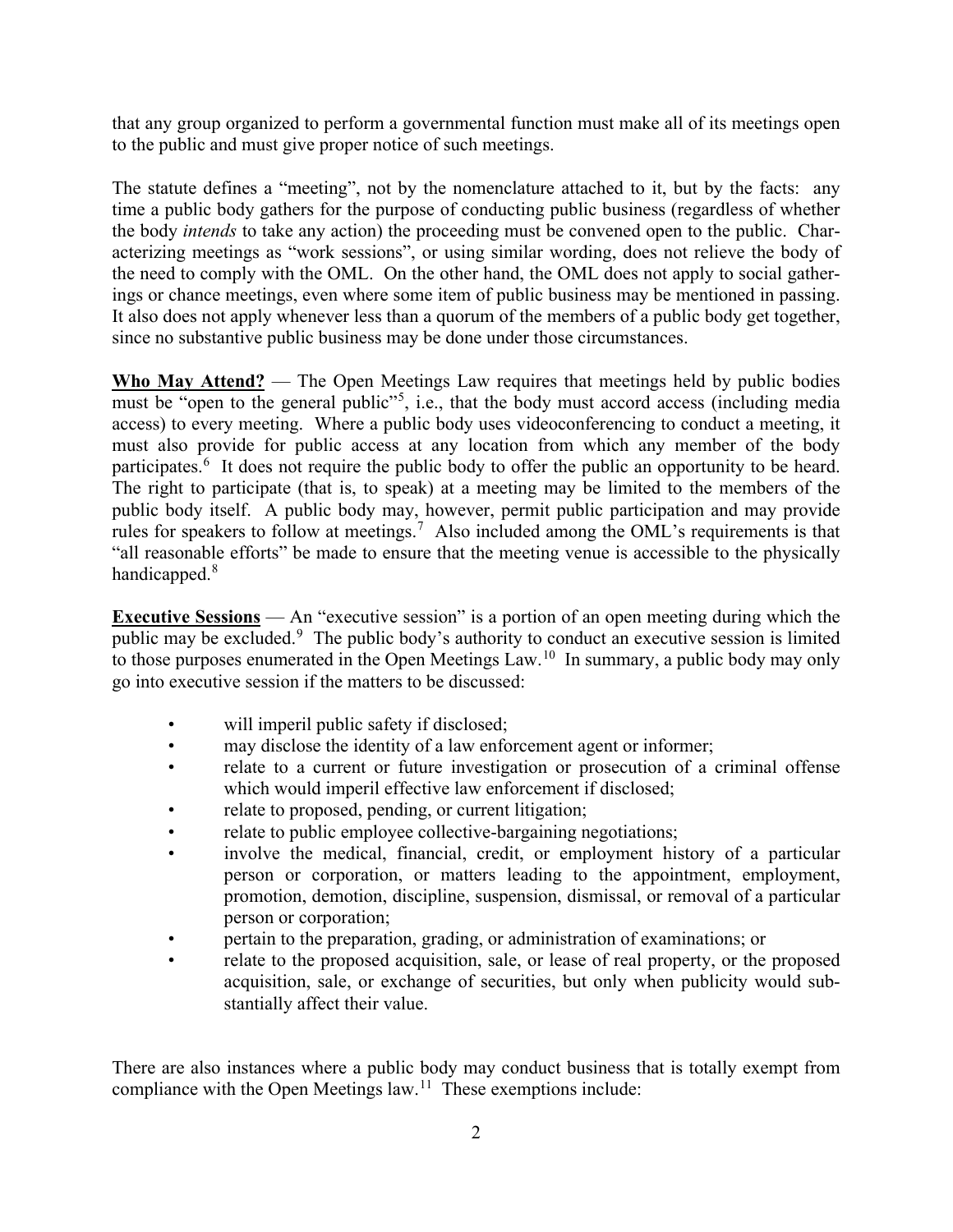- judicial or quasi-judicial proceedings (except for proceedings of a zoning board of appeals);
- deliberations of political committees, conferences and caucuses; and
- any matter made confidential by federal or state law. (The Committee on Open Government has held that this latter exemption includes the attorney-client privilege: thus, a public body may meet with its attorney, for the purpose of soliciting and receiving legal advice, without the need to comply with the Open Meetings Law.<sup>[12](#page-17-11)</sup>)

It should be emphasized that the executive session, as well as the attorney-client privilege, are *privileges* of the public body. Unless another statute actually *requires* that a matter be discussed in private, the public body is under no obligation to exclude the public: it simply may do so at its option.

A public body may only go into executive session following the introduction, during an open meeting, of a resolution that is then approved by a majority of the fully-constituted body. This resolution must generally identify the area(s) of the subject(s) to be considered in the executive session.<sup>[13](#page-17-12)</sup> As an example, a resolution might state "The Board resolves to enter into an executive session to discuss the qualifications of several candidates for the position of secretary to the Board." There is no need to include names, or to include greater specificity in such a resolution.

Where a public body makes an official decision or takes action during an executive session, it must rec-ord or summarize that action and must record the date and the vote taken in its minutes.<sup>[14](#page-17-13)</sup> If no votes are taken during an executive session, no minutes of the executive session need to be prepared. A public body may not, however, vote in executive session to appropriate public funds.<sup>[15](#page-17-14)</sup>

When a public body lets citizens know when they are meeting and the issues to be addressed, it takes an important first step in establishing a climate of government based on respect for constituents' judgment. By facilitating public attendance at its meetings, the body can ensure the circulation of first-hand information about why it acted as it did, and prevent the spread of misinformation. Although concerned citizens may not have been permitted to participate in the debate on a particular issue, and may in fact not agree with the board's decision, they will nonetheless have had the opportunity to witness the decision-making process, and, it is hoped, to hear the true rationale behind the decision.

#### **PREPARING A PUBLIC NOTICE**

The Open Meetings Law requires that notice of the time and place of all meetings of a public body be given prior to every meeting. The notice must include reference to the date, time and location of the meeting.<sup>16</sup> General considerations of due process indicate that the notice should also include the name of the public body. It is further recommended that the notice identify a contact person or office for the dispensing of additional information. A notice need not include an agenda, nor does it have to be published as a "legal notice."

The length of time the notice must precede the meeting varies, depending on when the meeting is scheduled: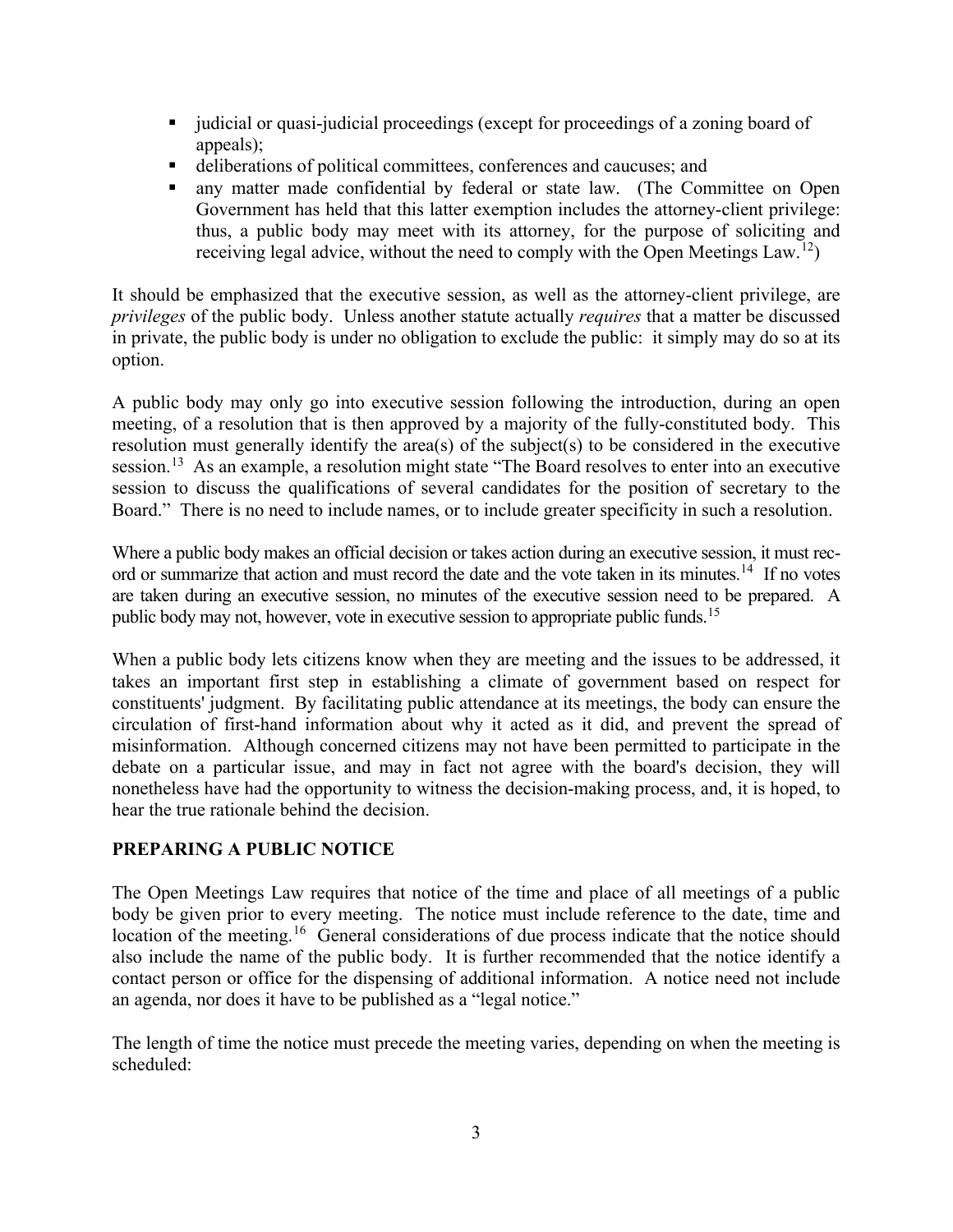- --Meetings scheduled a week or more in advance must be preceded by posted notice given to the public, and by direct notification given to the news media, not less than 72 hours prior to the meeting.<sup>[17](#page-17-16)</sup>
- --Meetings scheduled less than a week in advance must be preceded by the same forms of notice, to the extent practicable, prior to the meeting.<sup>[18](#page-17-17)</sup>

If inadequate notice is given, the municipality risks the chance that an aggrieved person will challenge the validity of the meeting in court. This raises the possibility that any or all actions taken by the public body at the meeting may be invalidated.<sup>19</sup> While the OML recognizes a court's authority to invalidate the action of a public body that is taken in the absence of compliance with its terms, nonetheless the Law provides that an *unintentional* failure to comply cannot, in and of itself, become grounds for invalidation of an action.<sup>[20](#page-17-19)</sup>

#### **PLANNING A MEETING**

Public meetings are more effective if they are planned properly and organized several days in advance. The following questions should be considered in advance when planning for meetings:

- Is a meeting necessary? Why meet?
- Who should be involved in the meeting?
- What subjects must be covered? Should other subjects be considered at this meeting?
- What resources will be necessary for conducting this meeting?
- What kind of ground rules will be needed?
- Is a public *hearing* required to discuss any of the subjects that must be covered?

#### **ORGANIZING FOR THE MEETING**

Time spent organizing in advance of meetings can improve the quality of the meeting and facilitate the proper conveyance of information to the public. Discussions at well-planned meetings are usually more focused, resulting in shorter meetings. In addition, fewer meetings may be needed to finish business because the right information and the right people are brought together the first time. The following are a few topics and questions to consider when organizing a meeting:

**Preparing an Agenda** — Making a list of topics for discussion, planning a specific amount of time for each item, and distributing the agenda before the day of the meeting helps board members to think about matters in advance.

**Inviting Experts and Public Officials** — Which outside experts need to be invited for assistance on the scheduled topics: an attorney; an engineer; a county or State planner? Should public officials from other units of government be invited to attend?

**Preparing Background Information** — What information must be prepared before the meeting? Who will prepare it for the board?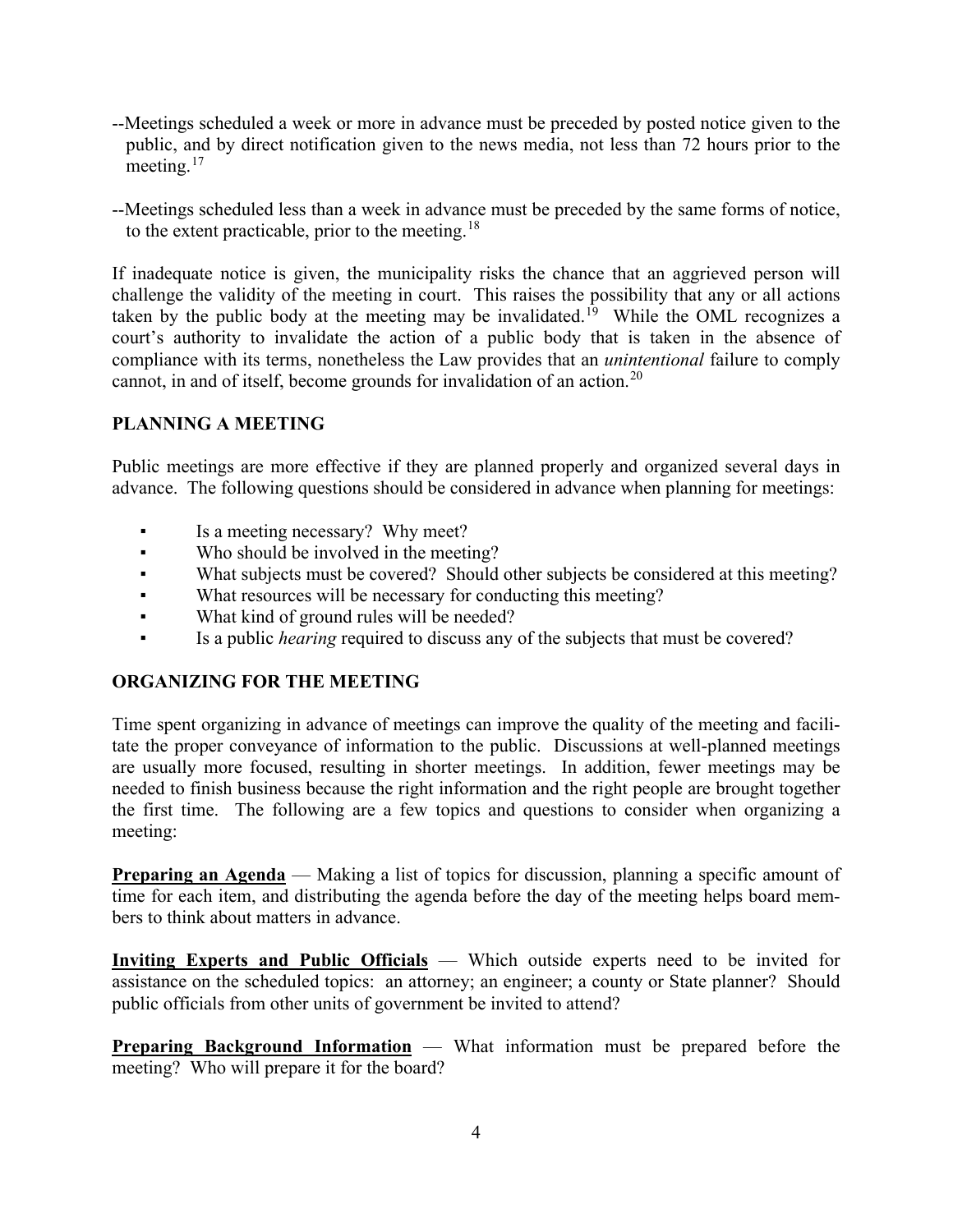**Distributing Information in Advance** — Distribute needed information to members in advance of the meeting so they can become familiar with the matters they will need to decide.

**Making Available Materials to be Discussed at the Meeting** — Records to be discussed at a meeting must be made available to members of the public who request copies, to the extent practicable, at least 24 hours prior to the meeting. In municipalities with high-speed internet and routinely updated websites, records to be discussed at a meeting must, to the extent practicable, be posted on the municipal website 24 hours prior to the meeting.<sup>[21](#page-17-20)</sup>

**Space for the Meeting** — What kind of meeting space is required? Who will arrange for the facility, open and set it up in advance?

**Special Equipment** — Arrange for equipment such as microphones, amplifier/speaker systems, tape recorders, projectors, power cords, equipment stands, charts, markers, and other items to be available as needed. Where are the electrical outlets needed to operate power equipment?

**Other Needs** — Must someone be contacted in order to obtain permission to use the meeting space? Is it necessary to secure a key to open the room? Is anything else necessary?

**Confirm that Members Will Attend** — Contact members of the body to confirm they will attend the meeting.

**Review Ground Rules** — Members should each review the ground rules needed to run the meeting.<sup>[22](#page-17-21)</sup> The board's rules of procedure (if there are any) should be checked and the procedures required therein should be followed during the meeting. Business will flow faster and more smoothly when all participants are familiar with the rules.

#### **AT THE MEETING**

Many of the steps outlined below are probably well known to the experienced board member but not to newer members. This section was designed to help the latter group become familiar with the order of a typical meeting.

**Setting Up** — The secretary, clerk, or someone designated for the purpose, should plan to arrive at the meeting place a few minutes ahead of time to open the room and to (re)arrange the furniture, set up special equipment, welcome experts, and greet members of the public.

**Roll Call and Quorum** — When the members of the body have arrived and the time has come to open the meeting, the chair should call the meeting to order. Roll call of the members is taken, and quorum is confirmed. Generally, the number of members necessary for a quorum is an absolute majority of the total membership, regardless of vacancies and absences.<sup>[23](#page-17-22)</sup> If a quorum is not present, no official business can be conducted until more members arrive. Informal discussion can, however, legally take place, or the meeting can be adjourned (less than a quorum may adjourn). $^{24}$  $^{24}$  $^{24}$ 

**Minutes** — Ideally, the task of taking minutes is permanently assigned to a secretary or clerk. In the absence of such a support person, the task may be assigned to a board member having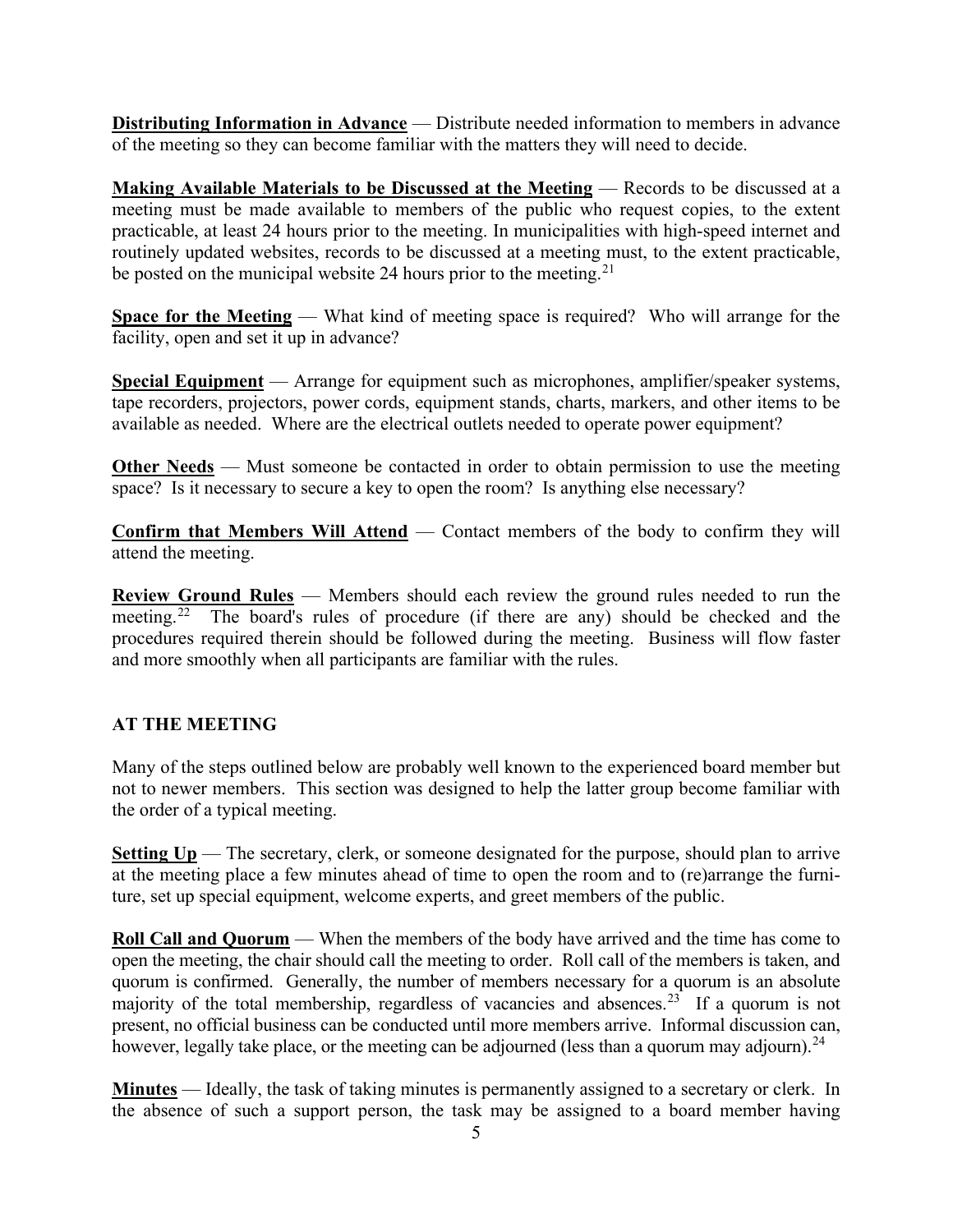sufficient skill. The chairperson, being responsible for conducting the meeting, should *not* take the minutes.

**Opening Statement** — If a quorum is present, the chair may make an opening statement, welcoming the public and any invited guests to the meeting, and explain the rules to be followed during the meeting.

**Order of Business** — The chair guides the meeting through the order of business. A typical order of business might be:

- reading of the minutes of the previous meeting<sup>25</sup>; amendment and approval;
- hearing the reports of standing committees;
- hearing of the reports of select committees;
- **•** consideration of unfinished business:
- **•** consideration of new business;
- **•** approval of bills for payment;
- setting the time and place for the next meeting;
- setting the preliminary agenda for the next meeting; and
- adjournment.

**Follow-up** — After the meeting, minutes will need to be prepared. Depending on local procedural rules, perhaps a draft will be distributed for comments and corrections. An agenda should be set up for the next meeting. Assignments to get information or to follow up on action agreed to at the meeting should also be made. The cycle of giving notice and setting up the next meeting begins anew.

## **PART TWO: PUBLIC HEARINGS**

#### **HEARINGS REQUIRED BY LAW**

New York law empowers all local governments to enact local laws governing many aspects of their property and affairs.[26](#page-17-25) State law requires the adoption of local laws (as well as ordinances, in towns) be preceded by a public hearing.<sup>27</sup> In addition, many particular functions of public bodies--such as the adoption of a budget, or the issuance of a land use approval--must be preceded by a hearing. Where local officials require guidance on particular public hearing and notice requirements associated with municipal business, they should contact the municipal attorney for advice.

Section 20 of the Municipal Home Rule Law prescribes a five-day newspaper notice period for a public hearing on a local law. This period may, however, be shortened (to as few as three days) or lengthened, at the option of the local government, via the adoption of its own local law pertaining to notice.[28](#page-17-27) As this notice period is long enough to meet the requirements of the OML, a single notice could suffice for both the hearing and the meeting itself, though it should be remembered that posted notice remains necessary to satisfy the OML.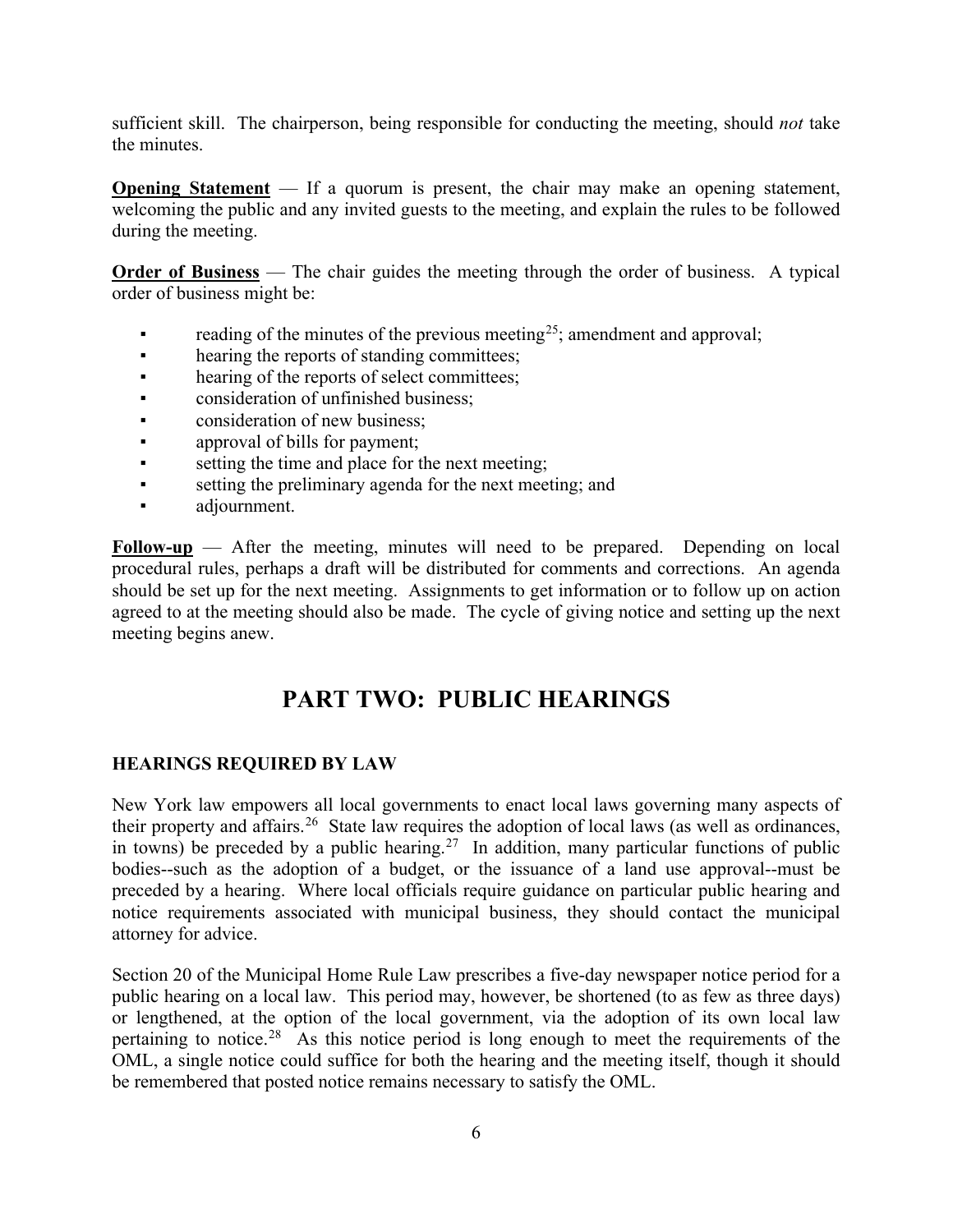**What Are Public Hearings?** — A public hearing is an official proceeding of a governmental body or officer, during which the public is accorded the right to be heard. It bears emphasizing that any hearing held by a public body will necessarily constitute "conducting public business" within the meaning of the Open Meetings Law. The body must therefore have a quorum present, and must comply with the requirements of the OML as well as with the specific requirements found elsewhere that relate to the hearing itself. Many public hearings are required by law on particular matters, such as those that must be held prior to adoption of a local law<sup>29</sup>, or prior to a determination by a planning board on a subdivision plat application.<sup>30</sup> Many others need only be held at the option of a public body, because it may desire merely to gauge public opinion on a matter. Where a public hearing is required by law, the particular statute governing the subject matter usually sets forth the applicable procedural requirements (refer to other publications in this Technical Series for the particular requirements relating to public hearings held with regard to the subjects treated therein).

**Contents of a Public Notice —** While particular statutory requirements may vary, all notices of public hearings must, at a minimum, include:

- the date, time and place of the hearing; and
- a brief statement of its purpose (e.g., "hearing on proposed Local Law No. 1 of 2008", or "hearing on a proposed Special Use Permit for a home occupation at 24 Elm Street").

While usually not legally required, it may be helpful also to include with such notice:

- the name and contact information for a person or office that can provide additional information about the hearing;
- information as to where a copy of any relevant documents can be accessed;
- **•** information on how individuals or groups may testify at the hearing; and
- a suggestion or request that persons testifying at the hearing provide written copies of their testimony.

#### **CONDUCTING A PUBLIC HEARING**

The following is a list of steps and suggestions to help in preparing for a public hearing.

**1. Determine Hearing and Notice Requirements** — The board should consult with its attorney in order to determine what hearing and notice requirements must be satisfied, as well as the possible necessity of sending special notices to specific individuals, other municipalities, boards or other levels of government affected by the proposed action.

**2. Adopt a Resolution** — If the matter concerns the adoption of local legislation, the governing body should adopt a resolution proposing the law, ordinance, rule or regulation in question. The resolution should appear in the minutes of a meeting, and should state the date, time, place and subject of the hearing. The board should also instruct the clerk to prepare and place the required public notice.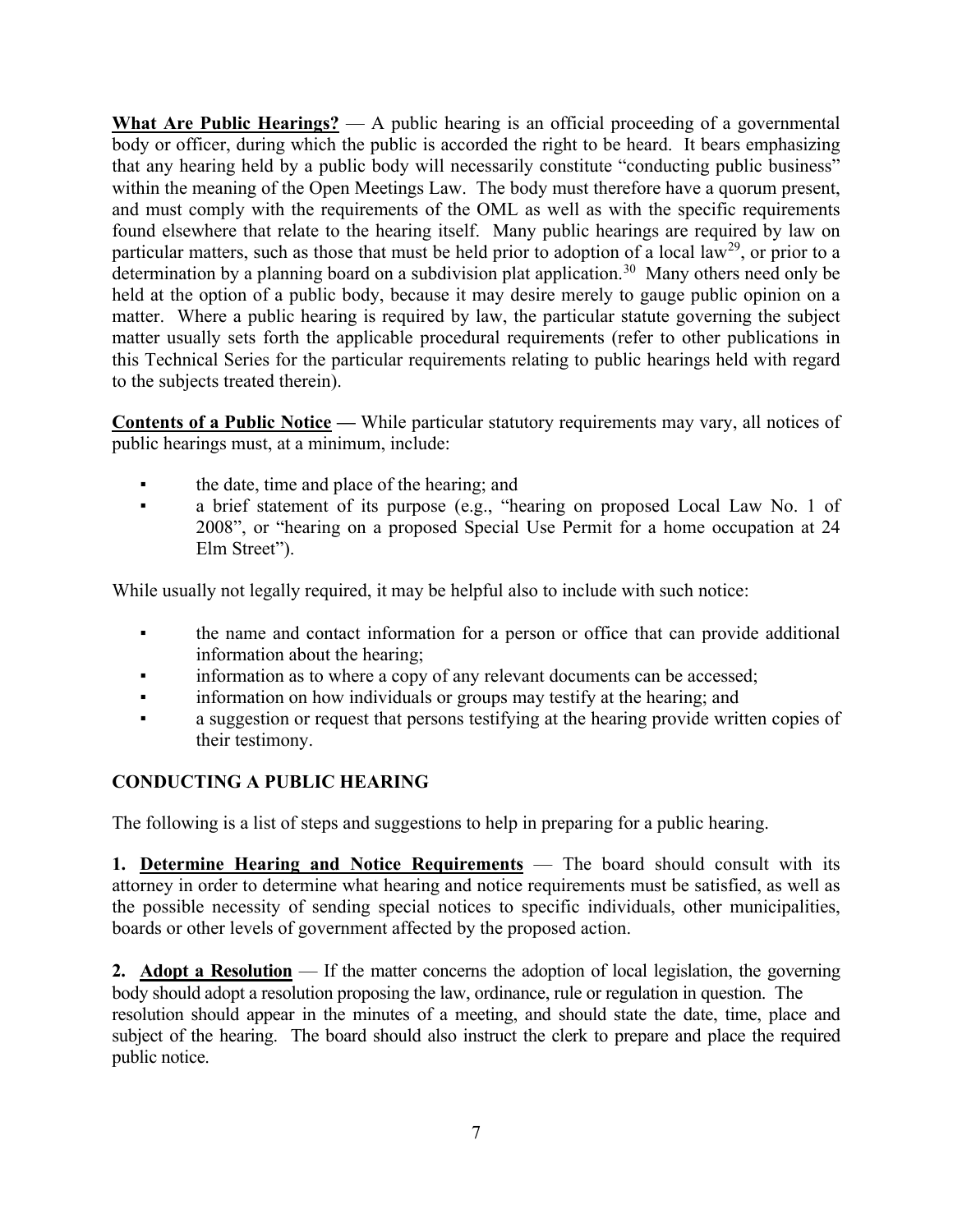**3. Give Public and Special Notice** — Legal notice of the hearing should be published in the official newspaper, if there is one, or in a newspaper having general circulation within the municipality, as required by law. A public notice should be posted on the official bulletin board or signboard, and in other places as required by law. It is advisable that the clerk file an affidavit of publication after publishing the notice, in order to prove that the request for publication was made. The news media should be notified, and special notice should be given to individuals and governmental bodies as may be specially required. (Remember, the notice and access provisions of the Open Meetings Law--including posted notice--will also apply to any convening of a public body at which it intends to hold a hearing.)

**4. Collect Information** — The board should designate a contact person (perhaps the clerk of the board) for the collection of further information about the public hearing. That person collects information, maps, records, and other items for public examination prior to the hearing.

**5. Utilize the Municipal Attorney** — The municipal attorney should be consulted as to whether an official transcript of the proceedings is required. If so, the board should arrange for a court stenographer to record and transcribe the official proceedings. If the board determines that the hearing will require the services of the municipal attorney, then it should arrange for the attorney to attend the hearing. If special legal procedures must be followed at the hearing, the board may want to request that the municipal attorney tutor the chair in advance.

**6. Determine the Need for Expert Witnesses** — A determination should be made by the board as to the need for having expert witnesses attend and give testimony at the hearing. If expert witnesses are needed, then appropriate arrangements to secure their services should be made.

**7. Arranging For Space and Equipment** — Space, furnishings and equipment needs should be assessed as soon as possible, and arrangements made according to the following needs:

- amount of space;
- number of chairs and tables;
- lectern for the witnesses to testify from (having a single location for the witnesses is important if the hearing is being recorded);
- special equipment, such as microphones, amplifiers, loudspeakers, power cords, easels, chart paper, computer and audiovisual equipment, and recording devices; and
- water pitchers and cups located conveniently for witnesses and board members.

**8. Hearing Procedures** — Hearing procedures are important for the smooth procession of witnesses and testimony. The chair should familiarize himself or herself with any applicable legal procedures and any locally-required procedures, as well as any special "ground rules" established for the event. It is also useful for the board to consider in advance:

- the legal time constraints on making a decision;
- how the information collected at the hearing will be used in reaching a decision; and
- when the board will meet to make its actual decision.

**9.** Registration of Persons Wishing to Testify — The clerk should record the names of those persons wishing to testify at the hearing. Participants should be invited to sign in as they enter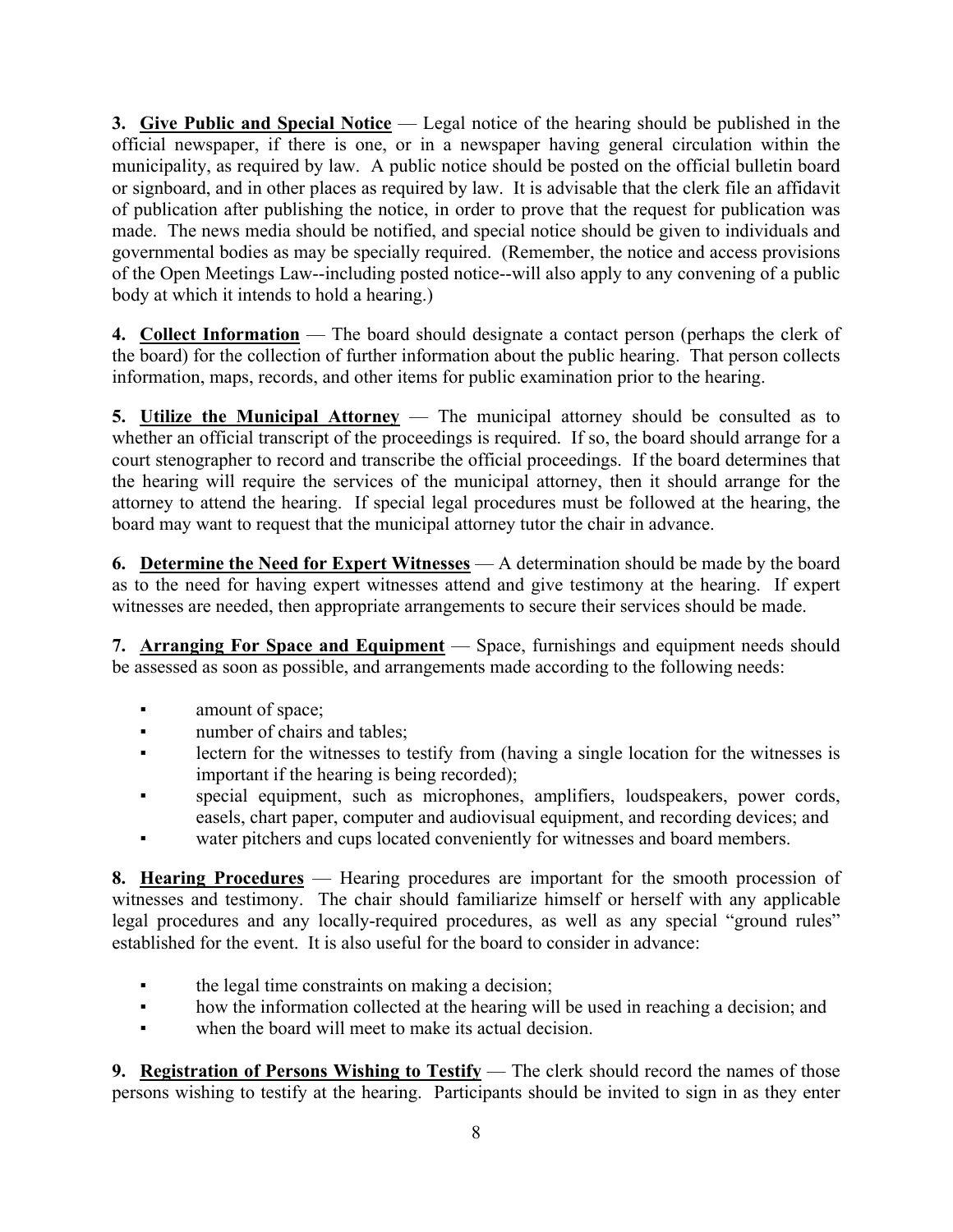the hearing room. This is especially useful where a record is desired of individuals and groups who are interested in testifying. Witnesses should be arranged to testify according to a predetermined order. It is recommended that expert witnesses and public officials testify first, then persons representing organizations, followed by individuals. (An alternative system would follow a first-come, first-served order, using a sign-in roster.)

**10. Opening the Hearing** — After the hearing is called to order, the chair should welcome the public to the hearing and should introduce the members of the board. An opening presentation should be made by or on behalf of the board, stating what the board hopes to gain from listening to the public and what the next step in the process will be. The chair should note that the resolution of the board authorizing the public hearing and the affidavit of publication of the official notice have been entered into the record. While it is unnecessary to read such documents aloud, the chair or the board may wish to have the clerk briefly summarize their contents for the audience. The chair (or alternatively, the board's attorney) should clearly state the rules of procedure to be followed by the board at the hearing. These rules should include reference to, and the rationale behind, the order in which witnesses will be called. Such explanation will help the public to understand and accept the procedure.

**11. Accepting Testimony** — In addition to accepting oral testimony of witnesses, the board may also want to accept written comments. If written comments will be accepted, the board should notify the public as to how many copies will be needed for the board, and if deemed necessary, for distribution to the media and others present at the hearing.

If the board anticipates a large number of witnesses wishing to testify, it may want to limit the time for each witness' testimony. Limiting statements to 3-5 minutes encourages witnesses to be focused and direct and permits more people to testify. Lengthier comments can be accepted in written form after the hearing is closed. Provisions may be made so that extra time may be given, should the board consider it necessary.

The chair should call the witnesses in the determined order and invite them to present written copies of their testimony to the board. When a witness testifies, it is the chair's responsibility to prevent the witness from straying too far from the subject, and to remind the witness to speak clearly or to speak into the microphone. The chair should instruct the witness to present his/her testimony to the board, not to the public. The chair should also prevent others from interrupting the testimony.

The board members may want to ask questions of witnesses in order to clarify facts and opinions presented in their testimony. In addition to questioning witnesses, the board may permit members of the public to question witnesses at the hearing. If it does so, the board should be careful not to turn the hearing into a debate. Open debates of public issues tend to raise people's emotional levels, diminish the board's control over the hearing, and tend to discourage some witnesses from testifying.

If witnesses are being called from a witness list, the board will find that some witnesses will elect not to testify on the grounds that their views were expressed by a previous witness. Also, some prospective witnesses will leave the hearing early. When the list of witnesses is exhausted, the chair should ask if anyone remaining wishes to be heard. As time permits, these persons should be invited to speak.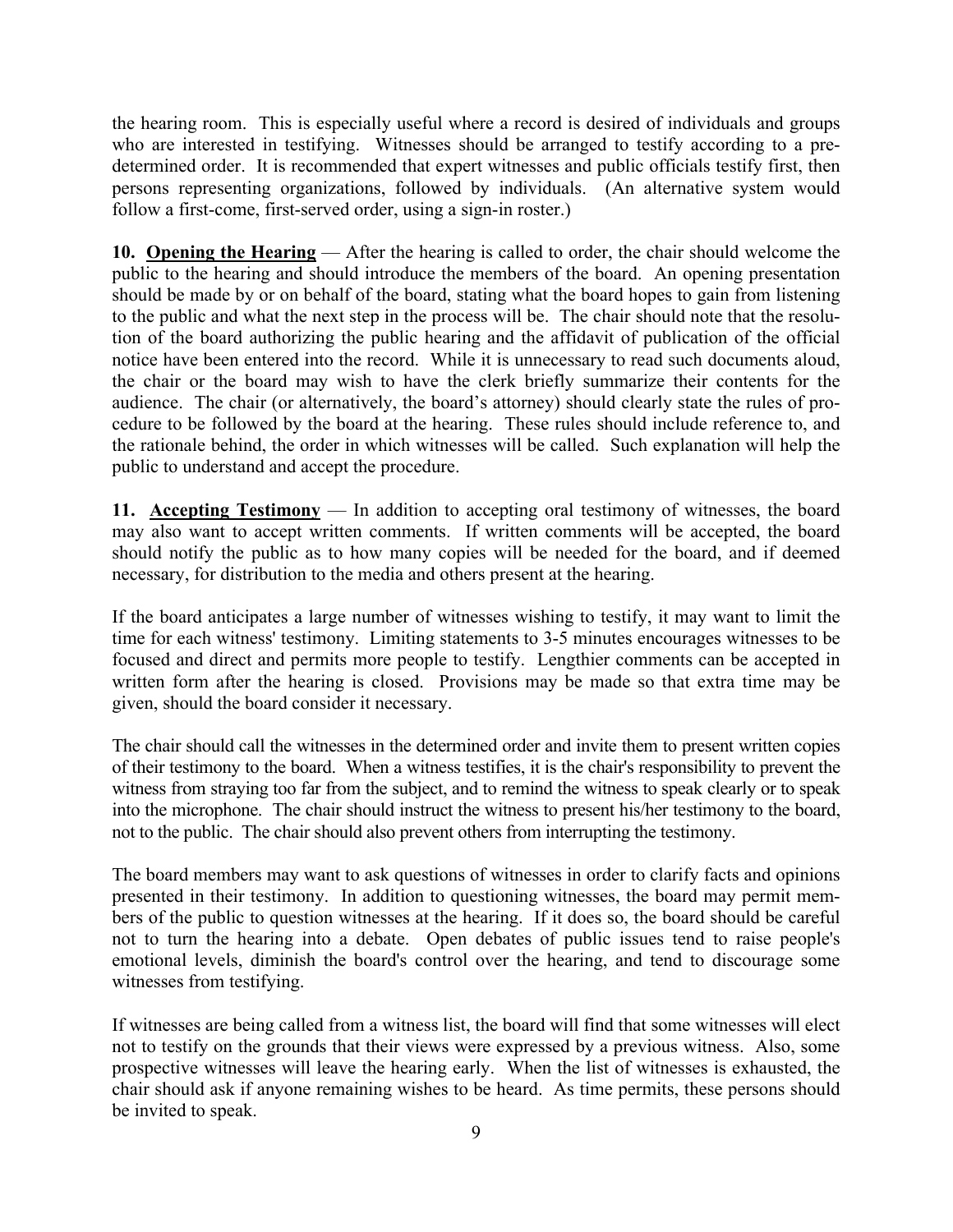In hearings where certain facts must be established, the chair may need to ask for further testimony by the actual parties if those facts have not been presented. This situation is most likely to arise with a planning board hearing, a board of appeals hearing, a board of assessment review proceeding, or other hearings involving either a permit or an appeals process.

**12. Adjournment** — The board may desire to adjourn and reconvene the hearing at a later time. This may occur for any of a number of reasons: it may wish to reconvene at a different location (for example, a project site); the hour may be late and the board may desire to continue the following day; or it may wish to adjourn for a longer period--say, a week or longer, or perhaps until its next regularly-scheduled meeting, in order to allow more time for the gathering and presenting of information. In any case, the chair should secure agreement as to the place and time at which the board will reconvene, and should announce it before adjourning. While it is generally not necessary to place a new newspaper notice of the hearing's continuation, the original hearing notice could reference the possibility of an adjournment (see Sample Notice).

**13. Closing the Hearing** — A public hearing is concluded when all attendees desiring to speak have been heard. A vote is not needed to close the hearing; provided no board members object, the chair simply gavels the hearing to a close. When the oral portion of the hearing is finally closed, the board may wish to "hold the record open" for a stated time period for the receipt and inclusion of additional written testimony. This may be appropriate to allow people to respond to testimony given orally. In such case the board will of course delay any final action on the matter until the latter deadline has passed. Regardless, any legal time period for a decision must begin when the *oral* public hearing is closed.

The chair should thank the public and witnesses for attending and should explain the steps the board will take to use the information gathered to make a decision.

## **CONCLUSION**

Actions taken at meetings at which the Open Meetings Law is not complied with are at serious risk of being overturned in court. Fortunately, the goal of most local governments is service to the community, not the mere avoidance of legal hassles. For this reason, municipal officials should regard open meeting procedures as serving more than just the State's objective of keeping local government business open to the public. These procedures give the public the full opportunity to observe and to participate in its own governance, and they help confirm the local government's accountability to its constituents. In addition, fairness in applying hearing procedures results in proper accord for the rights of all parties, a better airing of public opinion on community issues, and ultimately greater public confidence in the decisional process.

It is hoped that this publication has clarified both the purpose and the detail of the procedures required in the Open Meetings Law and has been of assistance to all local officials involved in the organization of public meetings as well as hearings.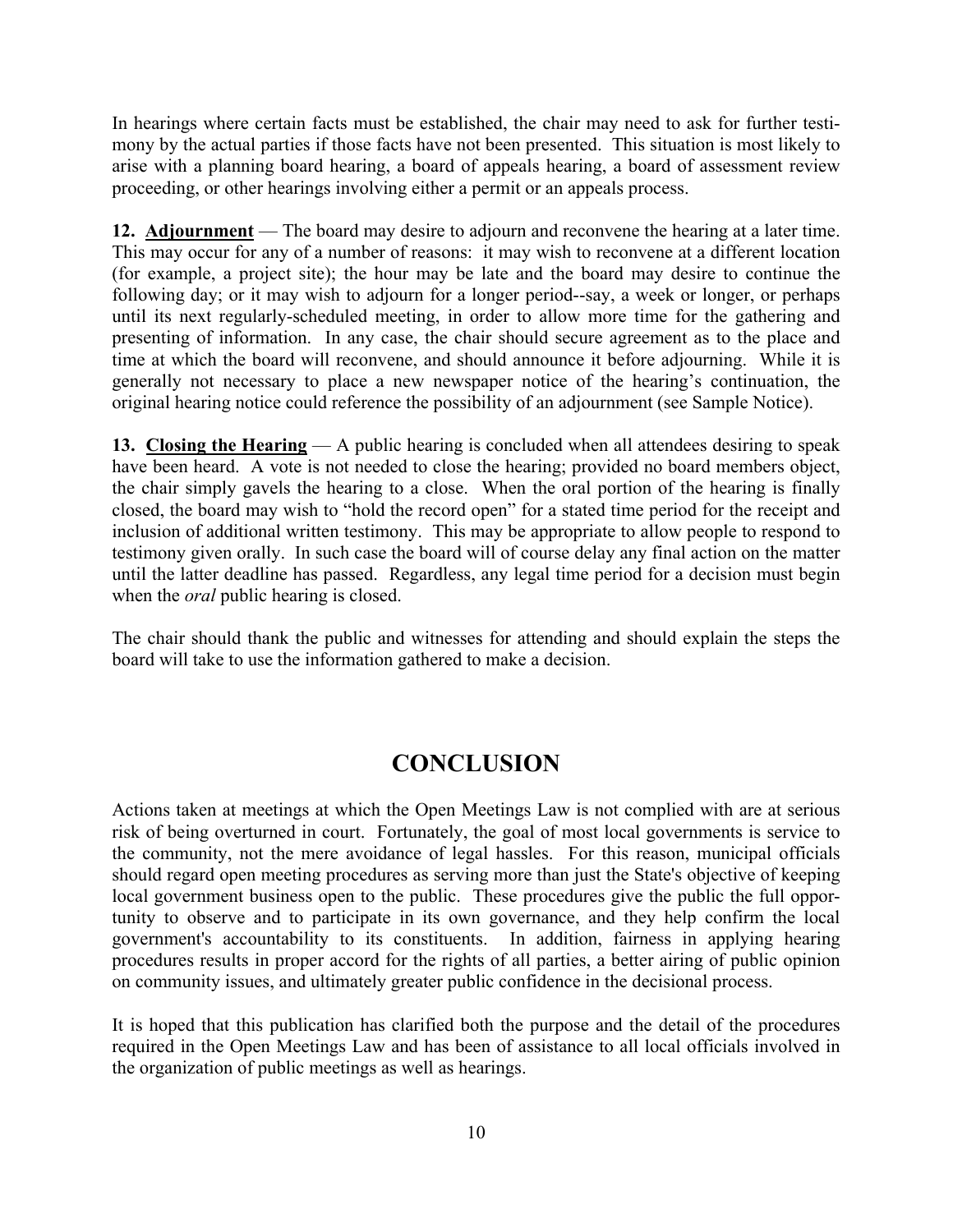## **IF YOU NEED MORE INFORMATION**

For information relating specifically to the Open Meetings Law, contact: Robert Freeman, Esq., Executive Director, Committee on Open Government, (518) 474-2518.

Freeman, Chester, *Parliamentary Procedure — Teach Yourself*, Cornell Cooperative Extension, pub., available at [http://theuniversityfaculty.cornell.edu/meetings/ParProc-Freeman.pdf.](http://theuniversityfaculty.cornell.edu/meetings/ParProc-Freeman.pdf)

Robert, H.M., *Robert's Rules of Order, Newly Revised*, copyright Robert's Rules Association. Available online at many websites, e.g., http://www.rulesonline.com. This is a standard reference of Parliamentary Procedure. Local officials should, however, be aware that it does not closely follow New York law in a number of subject areas. Moreover, *Robert's Rules* is far more complex than most local governments need.

*Your Right to Know.* Available from the Committee on Open Government, New York State Department of State, One Commerce Plaza, 99 Washington Avenue, Albany, NY 12231, or at [http://www.dos.ny.gov/coog/Right\\_to\\_know.html](http://www.dos.ny.gov/coog/Right_to_know.html)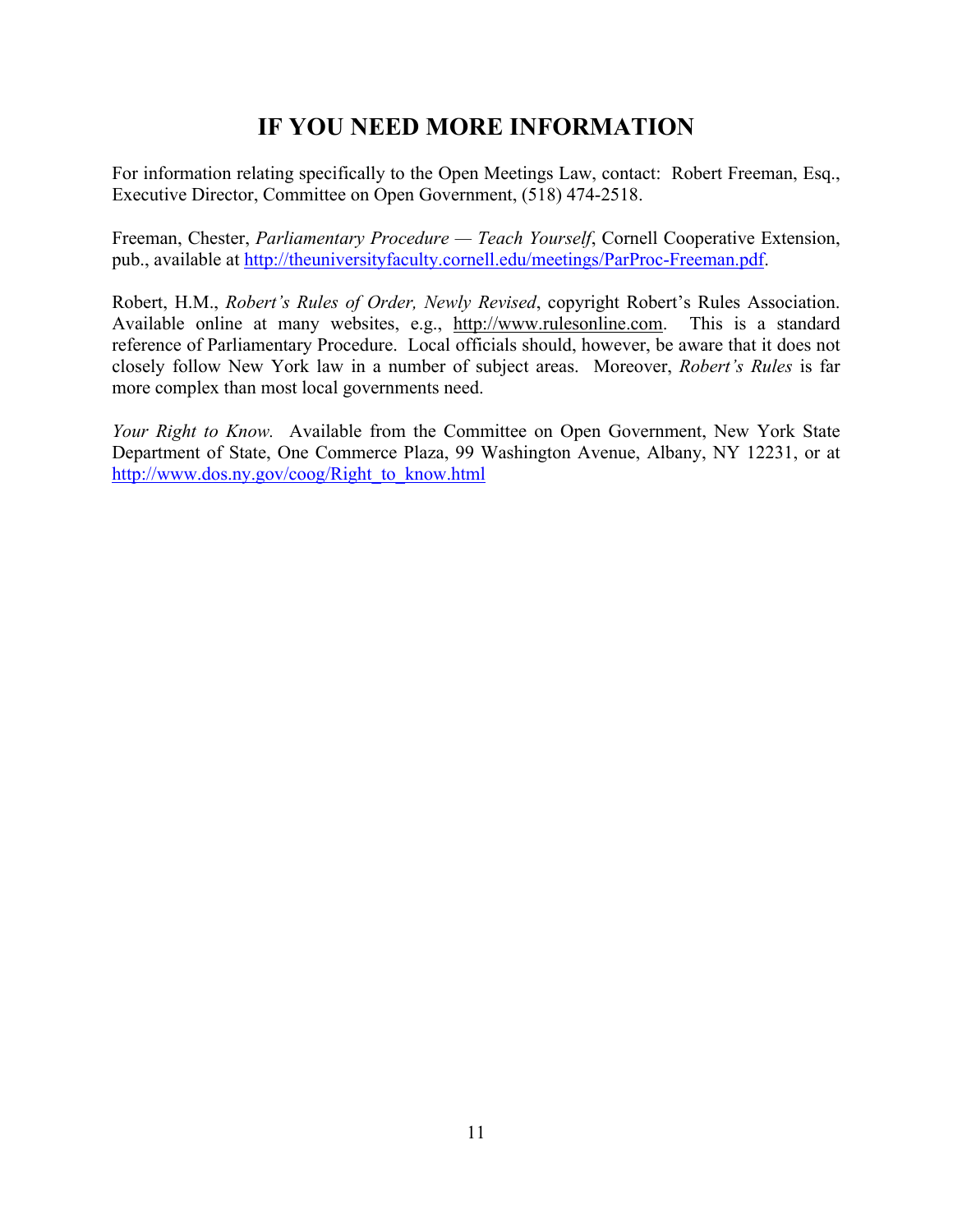## **SAMPLE RESOLUTION FOR PUBLIC HEARING**

#### **Proposed Town Local Law:**

At a regular meeting of the Town Board of the Town of \_\_\_\_\_\_\_, \_\_\_\_\_\_\_\_\_ County, New York, held at the Town Hall, \_\_\_\_\_\_\_\_\_ Road, in said Town of \_\_\_\_\_\_\_, on the \_\_\_\_ day of  $, 20$ , at  $\qquad$  o'clock  $\overline{M}$ , there were:

#### **PRESENT: ABSENT:**

Mr./Ms. The same offered the following resolution and moved its adoption:

\_\_\_\_\_\_\_\_\_\_\_\_\_\_\_\_\_\_\_\_\_\_\_\_\_\_\_\_\_\_\_\_\_\_\_\_\_\_\_\_\_\_\_\_\_\_\_\_\_\_\_\_\_\_\_\_\_\_\_\_\_\_\_\_\_\_\_\_\_\_\_

*WHEREAS*,

\_\_\_\_\_\_\_\_\_\_\_\_\_\_\_\_\_\_\_\_\_\_\_\_\_\_\_\_\_\_\_\_\_\_\_\_\_\_\_\_\_\_\_\_\_\_\_\_\_\_\_\_\_\_\_\_\_\_\_\_\_\_\_\_\_\_\_\_\_\_\_\_\_\_\_\_\_\_ [State the issue here, e.g., "numerous complaints have been received by this Board with reference to persons congregating at the Town Park on Mountain Road after 9:00 P.M. and generally causing a nuisance to owners of nearby private property], and *WHEREAS*, this Board has been requested to adopt a local law [e.g., prohibiting said congregating at and use of the Town Park during certain hours] for the purpose of protection and preservation of the property of the Town and all its inhabitants and of peace and good order therein; and *WHEREAS,* this Board has been presented with and has introduced a draft Local Law No. 4 of 20 to resolve said issue, titled "Restricting the Hours of Operation and Use of the Town Park"; *NOW, THEREFORE, BE IT RESOLVED* that, pursuant to Section 20 of the Municipal Home Rule Law of the State of New York, a public hearing on said proposed Local Law No. 4 shall be held on the \_\_\_\_\_ day of \_\_\_\_\_\_\_\_, 20\_\_ at \_\_\_\_ o'clock \_\_.M. Eastern \_\_\_\_\_\_\_\_ Time, at the Town Hall, \_\_\_\_\_\_\_\_ Road in the Town of \_\_\_\_\_\_\_\_\_, New York, and that notice of the time and place of such hearing describing in general terms the proposed local law, be published once on or before the  $\_\_\_$  day of  $\_\_\_\_$ , 20, in the  $\_\_\_\_\_\_$ , a newspaper circulating in said Town of \_\_\_\_\_\_\_\_\_.

Seconded by Mr./Ms. \_\_\_\_\_\_\_\_\_\_\_\_\_\_\_\_\_\_\_ and duly put to a vote, which resulted as follows:

\_\_\_\_\_ AYES \_\_\_\_\_ NAYS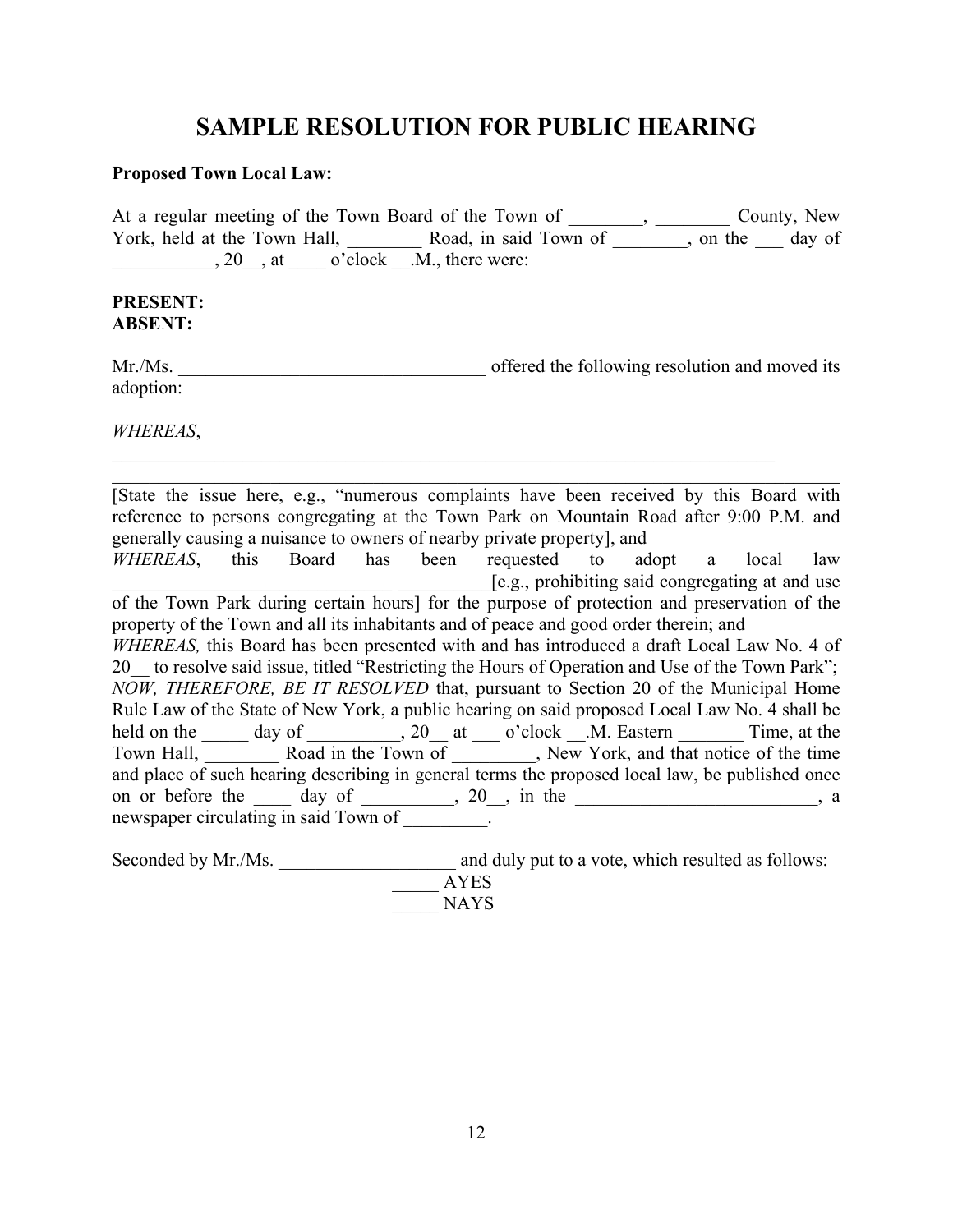## **SAMPLE PUBLIC NOTICE**

#### **NOTICE OF PUBLIC HEARING ON A PROPOSED LOCAL LAW OF THE TOWN OF \_\_\_\_\_\_\_, AS SET FORTH HEREIN**

**LEGAL NOTICE IS HEREBY GIVEN** that pursuant to Section 20 of the Municipal Home Rule Law of the State of New York, and pursuant to a resolution of the Town Board of the Town of \_\_\_\_\_\_\_\_, adopted \_\_\_\_\_\_\_\_\_\_\_\_\_\_\_\_\_, 20\_\_, the said Town Board will hold a public hearing at the Town Hall, \_\_\_\_\_\_\_\_\_\_\_ Road, Town of \_\_\_\_\_\_\_\_\_, on the \_\_\_\_\_\_\_\_ day of \_\_\_\_\_\_\_\_\_\_, 20\_\_\_ at \_\_\_\_\_ o'clock \_\_.M., Eastern \_\_\_\_\_\_\_ Time, to hear all interested parties and citizens regarding the adoption of proposed Local Law No. 4 of 20  $\,$ , titled "Restricting the Hours of Operation and Use of the Town Park". Said hearing may be adjourned from time to time as necessary.

Further information, including access to a copy of said proposed Local Law, may be obtained at the Town Clerk's Office, \_\_\_\_\_\_\_\_\_\_\_\_\_Road, \_\_\_\_\_\_\_\_\_\_\_\_\_\_\_\_\_\_\_New York\_\_\_\_\_\_\_\_.

TOWN BOARD OF THE TOWN OF \_\_\_\_\_\_\_\_\_\_\_\_\_\_\_ By \_\_\_\_\_\_\_\_\_\_\_\_\_\_\_\_\_\_\_\_\_\_\_\_\_\_\_, Town Clerk